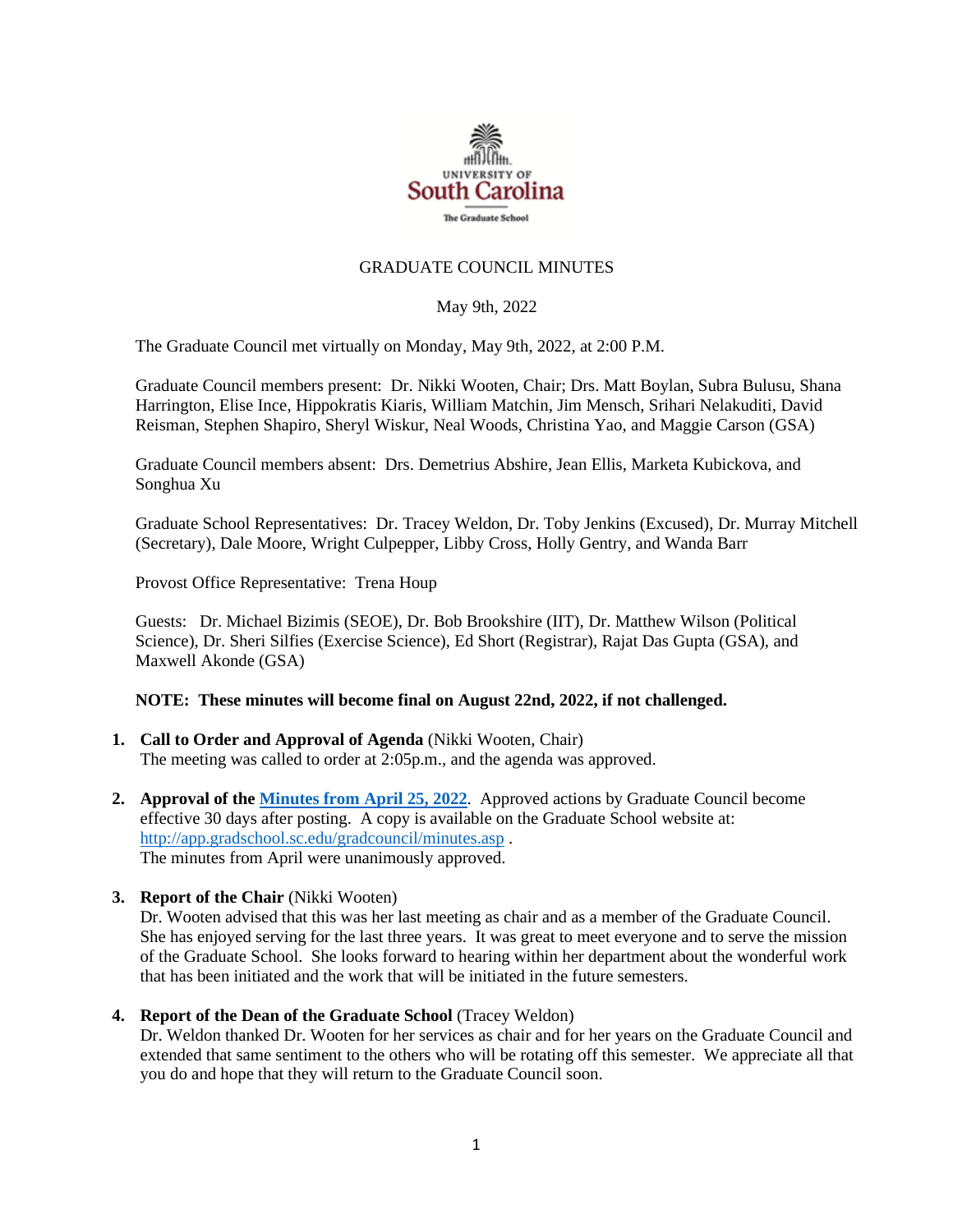## **5. Report of the Secretary of the Graduate Council** (Murray Mitchell)

Dr. Mitchell echoed Dr. Weldon's thanks to Dr. Wooten for serving as chair and for her years of service to the Graduate Council. He also thanked the other departing members:

- Matthew Boylan (Math)
- Elise Ince (Marketing)
- Hippokratis Kiaris (Pharmacy)
- Jim Mensch (Athletic Training)
- Neal Woods (Political Science)
- Nikki Wooten (Social Work)
- Maggie Carson (GSA)

He mentioned that Dr. Woods was filling out the end-of-term for someone else and is eligible to continue for an additional term. We will take up those nominations that require a vote of existing Graduate Council members for new nominees to join the Graduate Council. He has received several nominations of people already, but there is still room for others. If any of your colleagues still have an interest in serving on the Graduate Council or any of the other committees that will serve the Graduate Council, each of those committees require a member of the Graduate Council to be chair, but membership on the committee can be other graduate faculty or associate graduate faculty who want to get a little bit more insight into what happens or what goes on in graduate education at this institution and their contributions are necessary and are certainly more than welcome.

Dr. Mitchell suggested that the first meeting of the Fall semester in August will be virtual. At that point, we will raise that issue again for the new members and current continuing members of the Graduate Council as to preferences for how to handle the business of the Graduate Council in our next academic year. As many of you are aware, there are ongoing resurgences of variances of the virus and where exactly we will be in the fall is anybody's guess. He wished everyone a healthy, happy summer and looks forward to seeing those members who will be returning in August.

- **6. Report of the Interim Associate Dean for Diversity, Equity, and Inclusion, and Associate Director, Grace Jordan McFadden Professors Program** (Toby Jenkins) No report.
- **7. Report on Professional Development** (Wright Culpepper) No report.
- 8. **Report of the Graduate Student Association** (Maggie Carson)

Maggie thanked the Graduate Council for her time spent serving this academic year. She reported that the new team of executive officers took office on May 1<sup>st</sup>; so, she is officially done with her role for the academic year. GSA's year end report is incomplete and will be shared in August. When the report is shared in August, any questions should be emailed to past president, Sowmya Raghu. If any of your students are interested in being involved in GSA, they have the President Cabinet positions open. The deadline to apply is Friday, May 13<sup>th</sup>. Please share the following link with your students who are interested in getting involved:

[https://docs.google.com/forms/d/e/1FAIpQLSdHz2D8m1paL](https://docs.google.com/forms/d/e/1FAIpQLSdHz2D8m1paL-ccZHXBxNWRG5fAlcNntz9nHSEROCxJYsM5Wg/viewform?vc=0&c=0&w=1&flr=0)[ccZHXBxNWRG5fAlcNntz9nHSEROCxJYsM5Wg/viewform?vc=0&c=0&w=1&flr=0](https://docs.google.com/forms/d/e/1FAIpQLSdHz2D8m1paL-ccZHXBxNWRG5fAlcNntz9nHSEROCxJYsM5Wg/viewform?vc=0&c=0&w=1&flr=0)

**9. Report of the Academic Policy and Practices Committee** (Stephen Shapiro)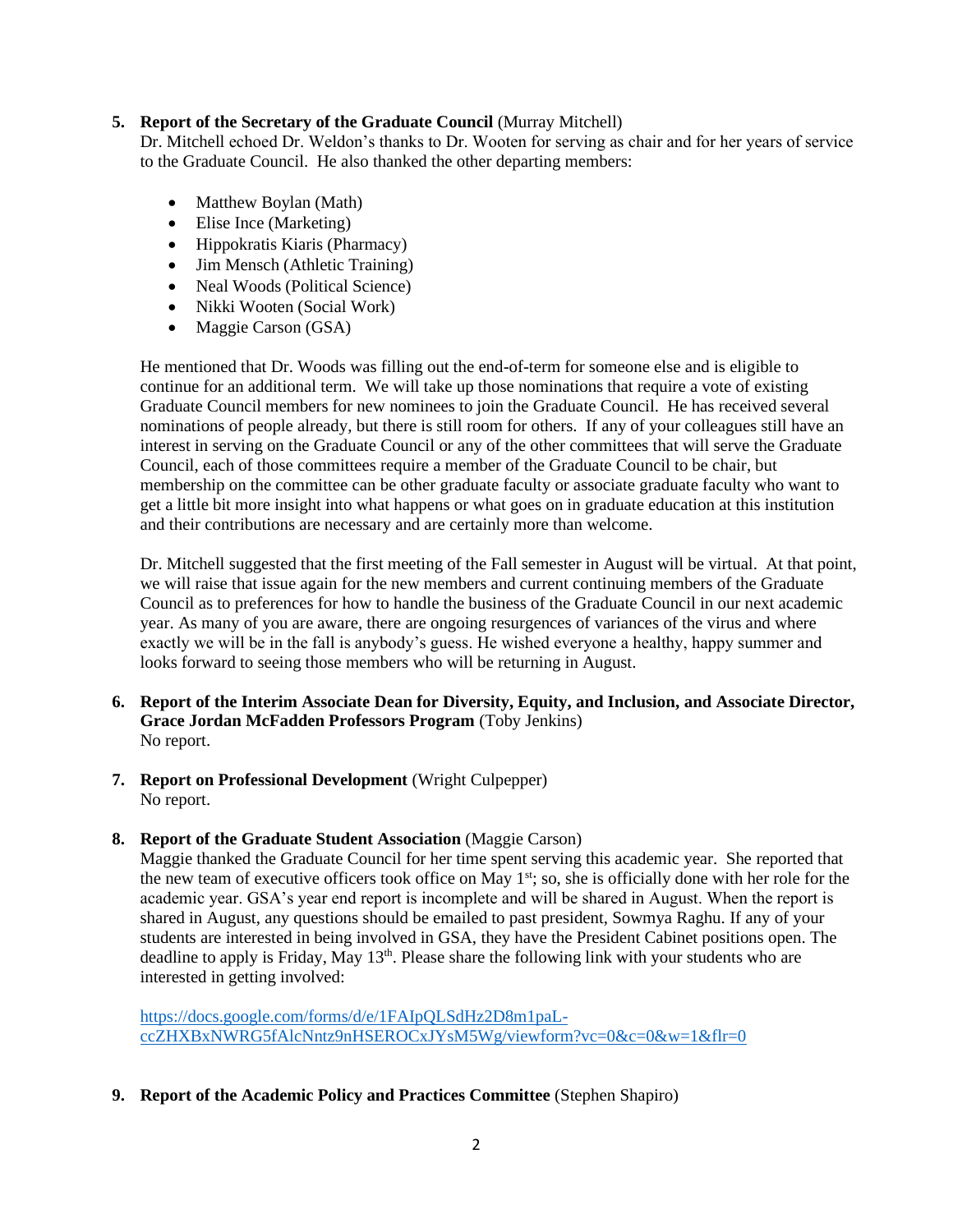No report.

## **10. Report of the 500/600 Level Courses** (Murray Mitchell)

This report is presented to Council for informational purposes only; no action is necessary.

**500/600 Courses for May 2022 Grad Council** (CCP = Course Change Proposal; NCP=New Course Proposal)

**EDEC 510** (3) Parent/Family Dynamics in Early Childhood Education (CCP: Fall 2023) **EDEC 591** (3) Seminar on Teaching in Early Childhood (CCP: Fall 2023)

## **11. Associate Graduate Faculty Nominations** (Murray Mitchell)

| Name:    | <b>Elizabeth Regan (PhD)</b>        |
|----------|-------------------------------------|
| Program: | <b>Exercise Science/DPT Program</b> |
| Term:    | Fall 2020 - Fall 2026               |
|          |                                     |
| Name:    | <b>Bridget McFadden</b> (PhD)       |
| Program: | <b>Exercise Science/DPT Program</b> |

*These nominations were unanimously approved by Graduate Council.*

## **12. Fellowships and Scholarships Committee** (Murray Mitchell for Jean Ellis)

Dr. Mitchell reported for Dr. Ellis that the Fellowships and Scholarships Committee had a wrap-up meeting last week. She will provide Dean Weldon with an end-of-year report in the next couple of weeks.

## **13. Report of Science, Math, and Related Professional Programs Committee** (Hippokratis Kiaris)

Below is a list of proposals reviewed by the Committee. Each curricular action can be viewed at this Public Agenda review site:

<https://sc.edu/programproposal/agenda/?id=116&code=GCO>

At this Public Agenda link, the individual proposals are not live-linked, but agenda items are listed in alphabetical order. To view the full proposals, GC members and Committee Chairs still need to go to the Committee Review site, and filter for "Committees", then for the "Committee" called "Added to Grad Council agenda."

- **ITEC 766** (3) IT Project Management, Engineering and Computing, CCP: Summer 2022
- **ITEC 781** (3) Artificial intelligence and Informatics I, Engineering and Computing, CCP: Summer 2022

# *These proposals were unanimously approved by Graduate Council.*

# **14. Report of the Humanities, Social Sciences, Education, and Related Professional Programs**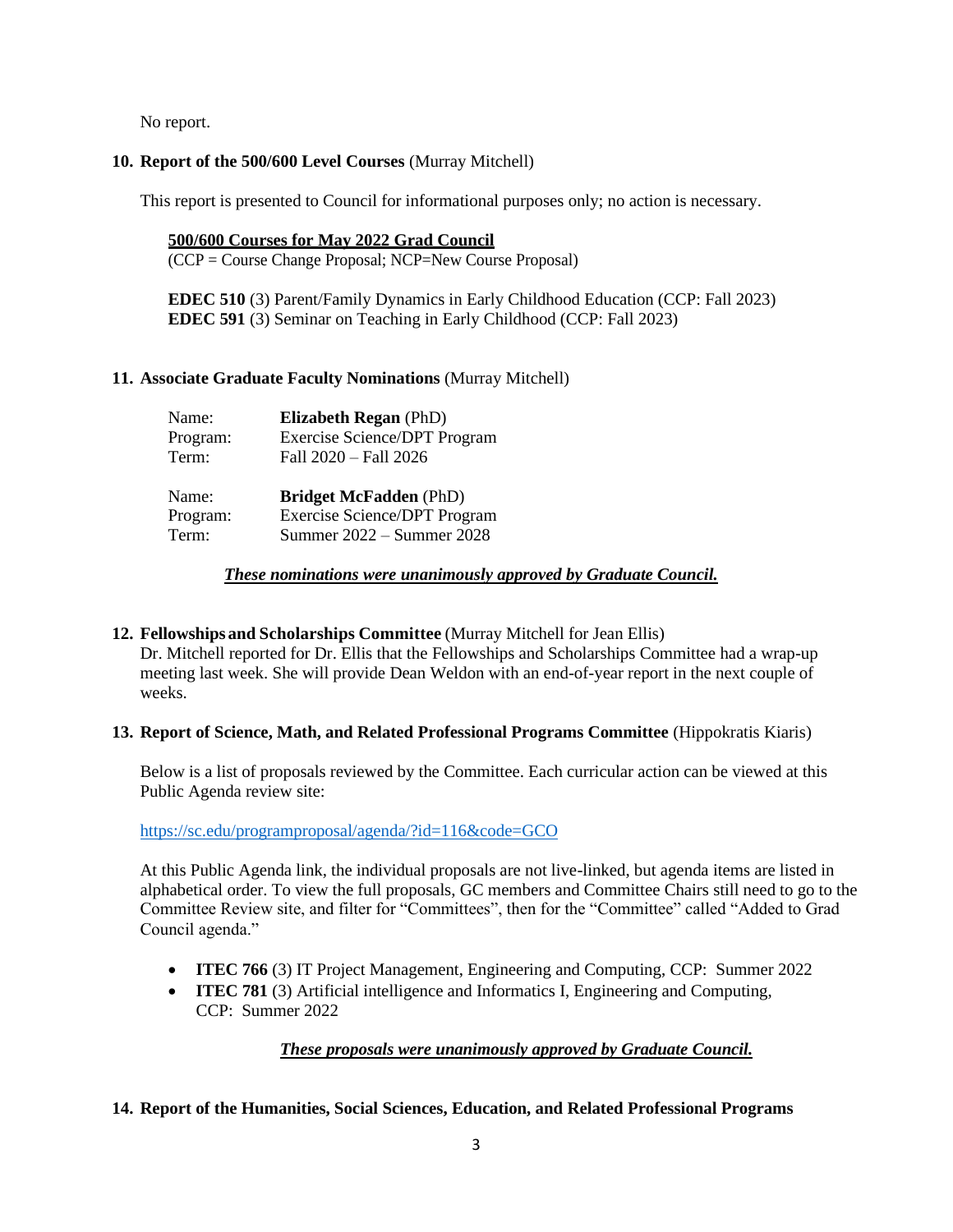## **Committee** (Jim Mensch)

Below is a list of proposals reviewed by the Committee. Each curricular action can be viewed at this Public Agenda review site:

## <https://sc.edu/programproposal/agenda/?id=116&code=GCO>

At this Public Agenda link, the individual proposals are not live-linked, but agenda items are listed in alphabetical order. To view the full proposals, GC members and Committee Chairs still need to go to the Committee Review site, and filter for "Committees", then for the "Committee" called "Added to Grad Council agenda."

- **CRIM Major / Degree Program**, Criminology and Criminal Justice, Ph.D., Arts and Sciences, Change to Existing Program: Fall 2023
- **EDFI 731** (3) Qualitative Inquiry, Education, CCP: Summer 2022
- **INTE Major / Degree Program**, Language and Literacy Education, Education, Change to Existing Program: Fall 2023

### *These proposals were unanimously approved by Graduate Council.*

### **15. Report of the Grievances, Appeals and Petitions Committee** (Shana Harrington)

Dr. Harrington identified that there was one student issue that the committee had received and reviewed. She asked that the Graduate Council members go into closed session to discuss the case and to protect the rights of the student's academic record privacy.

When the Graduate Council reconvened, Dr. Harrington presented a motion from the Committee to deny the student's petition. No second was required for this committee motion. The Graduate Council voted unanimously to support the committee recommendation to deny the student's petition.

#### **16. Other Committee Reports**

None.

#### **17. Old Business**

None.

#### **18. New Business**

None.

#### **19. Good of the Order**

Dr. Mitchell thanked the Graduate Council for their diligence and helpful support throughout the academic year and reminded them that if they had any colleagues who are interested in serving to please have them contact him or share their contact information and he would reach out to them. Happy, safe summer to everyone.

#### **20. Adjournment**

The meeting was adjourned at 2:35p.m.

Murray Mitchell, Secretary